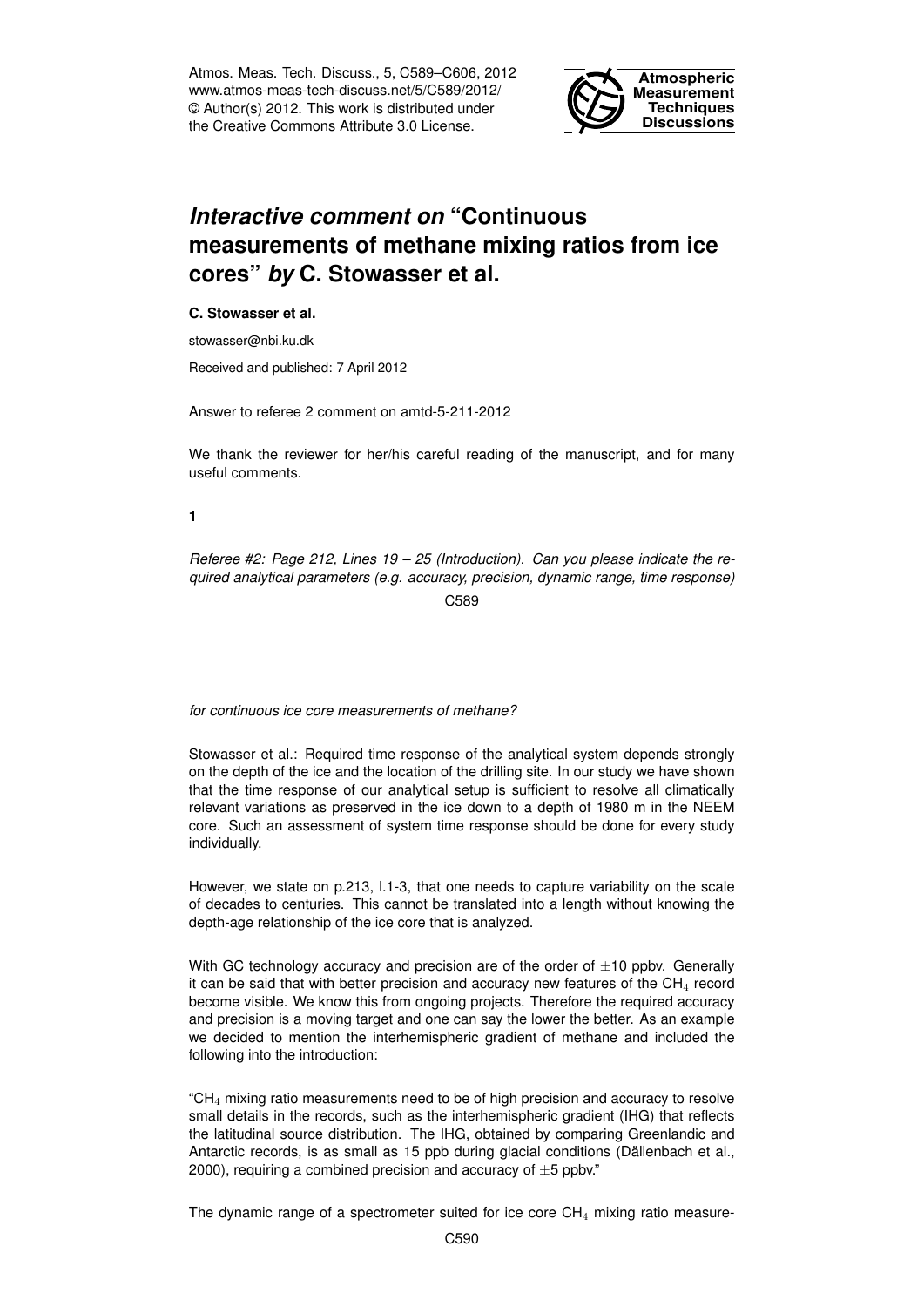ments should cover glacial, interstadial and preindustrial CH<sup>4</sup> mixing ratios, i.e. mixing ratios between 300 to 800 ppbv.

Added information about dynamic range in introduction, p.212, l.21: "Records obtained from ice cores show  $CH_4$  variability of ca. 300 to 800 parts per billion by volume (ppbv) over the last 800 kyr both on both the orbital time scale of glacial-interglacial cycles [Loulergue2008], and on the millennial time scale of abrupt Dansgaard-Oeschger cycles [Chappellaz1993]."

**2**

*Referee #2: Page 215, Lines 21 – 25. If possible, please quantify the dependency of the membrane extraction on water pressure, air pressure, and temperature. Likewise, please quantify the dependence of the dissolved methane concentration on these parameters (e.g. P, T). This is critical in assessing how well the pressures and temperature must be controlled to obtain adequate precision and minimal bias.*

Stowasser et al.: This is unfortunately not possible at this time. By holding all these parameters as constant as possible we are able to obtain good results. However, tests of the effect of temperature, water and air pressure on the gas extraction module, as well as the effect on CH<sub>4</sub> mixing ratios are planned, but have not been conducted yet.

**3**

*Referee #2: Page 215 – Page 216. Can you quantify the efficiency of the membrane extractor at your flow rates and conditions?*

C591

Stowasser et al.: At the given flow rates and conditions the gas extraction module removes all bubbles (visible gas) from the sample stream. The pressure gradient over the membrane has been adjusted to 300 mbar in order to guarantee that all bubbles are extracted.

We did not quantify how much of the dissolved gas is removed at the given conditions. Surely the higher the pressure gradient the more dissolved gas is removed. To circumvent a potential pressure correction, we try to keep temperature and pressure gradient constant also during calibration.

We added the following sentence on page 215-216: "This results in a pressure gradient of approximately 300 mbar across the hydrophobic membrane of the module, which is sufficient to extract all visible air from the sample stream."

**4**

*Referee #2: Page 216, Line 12. Please confirm that the sample is dried to 0.003 % (30 ppmv). Typically, Nafion does not dry to below 300 ppmv using the configuration described in the text.*

Stowasser et al.: To answer this comment we performed a zero-check with the instrument using high-purity nitrogen (H<sub>2</sub>O < 3 ppm). The instrument measures the water vapor concentration to be ca. 0.001 %V, suggesting that the measurement in the field was approximately correct. Unfortunately, the instrument has been modified a lot since the field season and we cannot guarantee that the water vapor measurement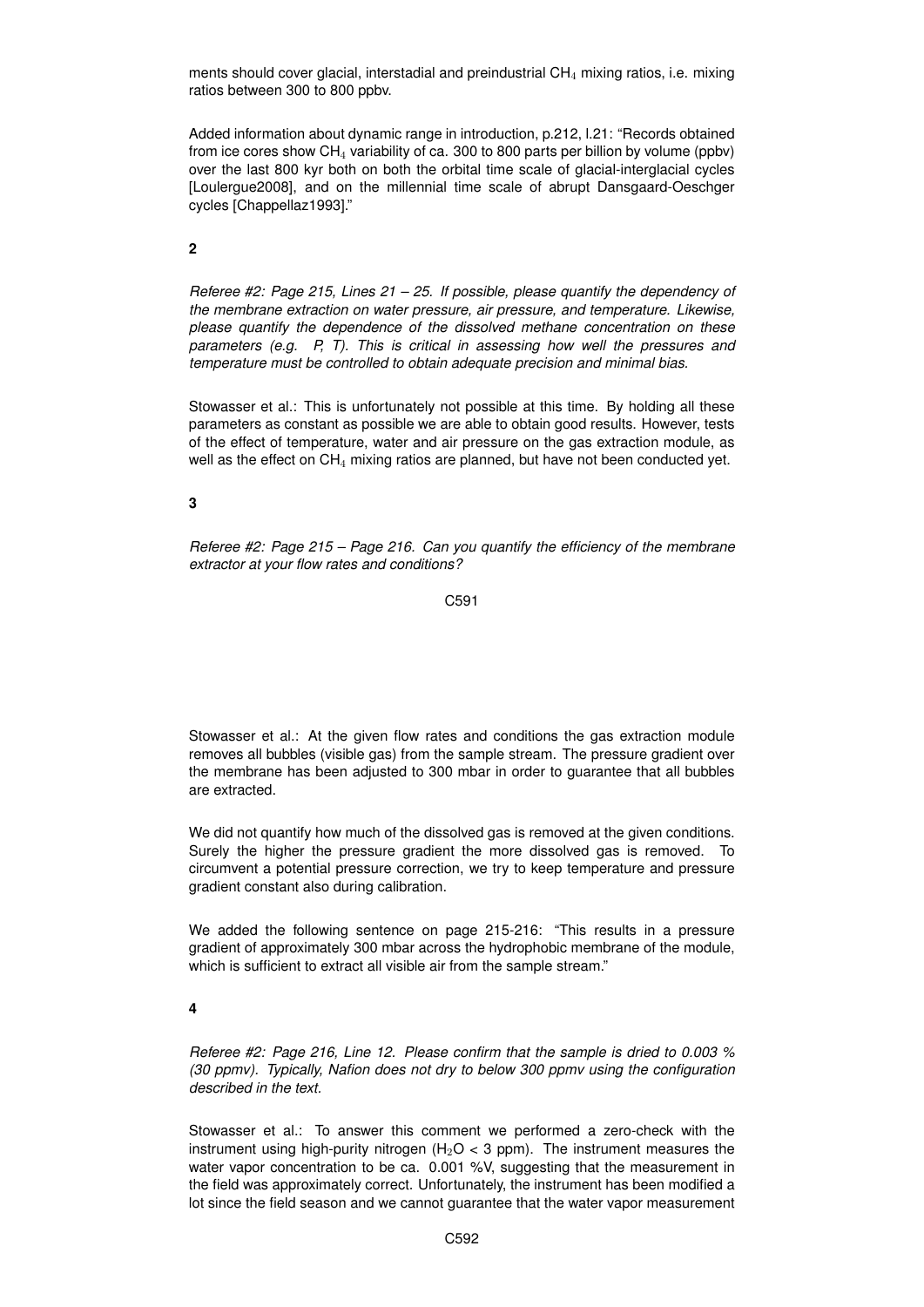is unaffected by these modifications.

Leckrone et al. (1997) described the efficiency of Nafion drying under various conditions. According to their findings the minimal length for efficient drying at our sample flow rate of 1.6 ml/min is about 1 meter (temperature of ca. 23 degC, purge gas nitrogen). Also, the outer purge flow needs to be 8-10 times larger than the inner sample flow. For these conditions Leckrone et al., reported water vapor concentrations after the Nafion dryer as low as 13.1 ppmv.

Our nafion dryer is 2 m long and the outer purge flow is 8-10 times larger than the inner flow. Based on this, we conclude that our statement is in fact correct and decided to leave the reported water vapor concentration of ca. 30 ppm in the revised manuscript. However, if we interpret the work of Leckrone wrong, or if the referee has more information, which confirms that drying below 300 ppm is not possible, we will remove the reported concentration of 30 ppm from the manuscript.

**5**

*Referee #2: Page 217, Line 5. Do the calibration gases also contain Argon? Argon significantly broadens the methane absorption spectra and should be included in the calibration source. If not, this may be one source of the observed bias offset.*

Stowasser et al.: The field calibration gases do not contain Argon. The full-air standards from NOAA used for the calibration shown in Fig. 2b, do contain Argon.

It turned out that the manufacturer Picarro knows about this effect and quantified it

C593

recently (C. Rella, personal communication):

"I don't think Argon can be the answer – removing Ar and replacing it with air would cause an error of about 0.06 ppb at 600 ppb of  $CH<sub>4</sub>$ . The effect is magnified at low cavity pressure, but I would estimate the error to be 5-6X, which is nowhere close to the 20 ppb error you are talking about."

The lack of Argon in the field calibration gases can account only for a small part  $(< 1$ ppbv) of the 20 ppbv bias. We included in following paragraph in bias discussion of the revised manuscript:

"Finally, the calibration gases used during the field campaign (see Fig.2a) are synthetic air standards, which do not contain Argon. Argon broadens the absorption spectra of  $CH<sub>4</sub>$  and a lack of Argon in the calibration gas introduces a measurements bias. According to the manufacturer, the magnitude of this effect is less than 1 ppbv at  $CH<sub>4</sub>$ mixing ratios of 600 ppbv and, thus, can only account for a small part of the bias found in our measurements."

**6**

*Referee #2: Page 217 – 218, Figure 2. The text should be revised to explain several aspects of these calibration curves:*

*a. Figure 2b. Please add a residual to the fit so that discrepancies from the line can be clearly seen. Moreover, the fit seems highly linear, thus, the large uncertainty in the slope (0.7941* ± *0.3561) is almost impossible. I assume that this a typographical error?*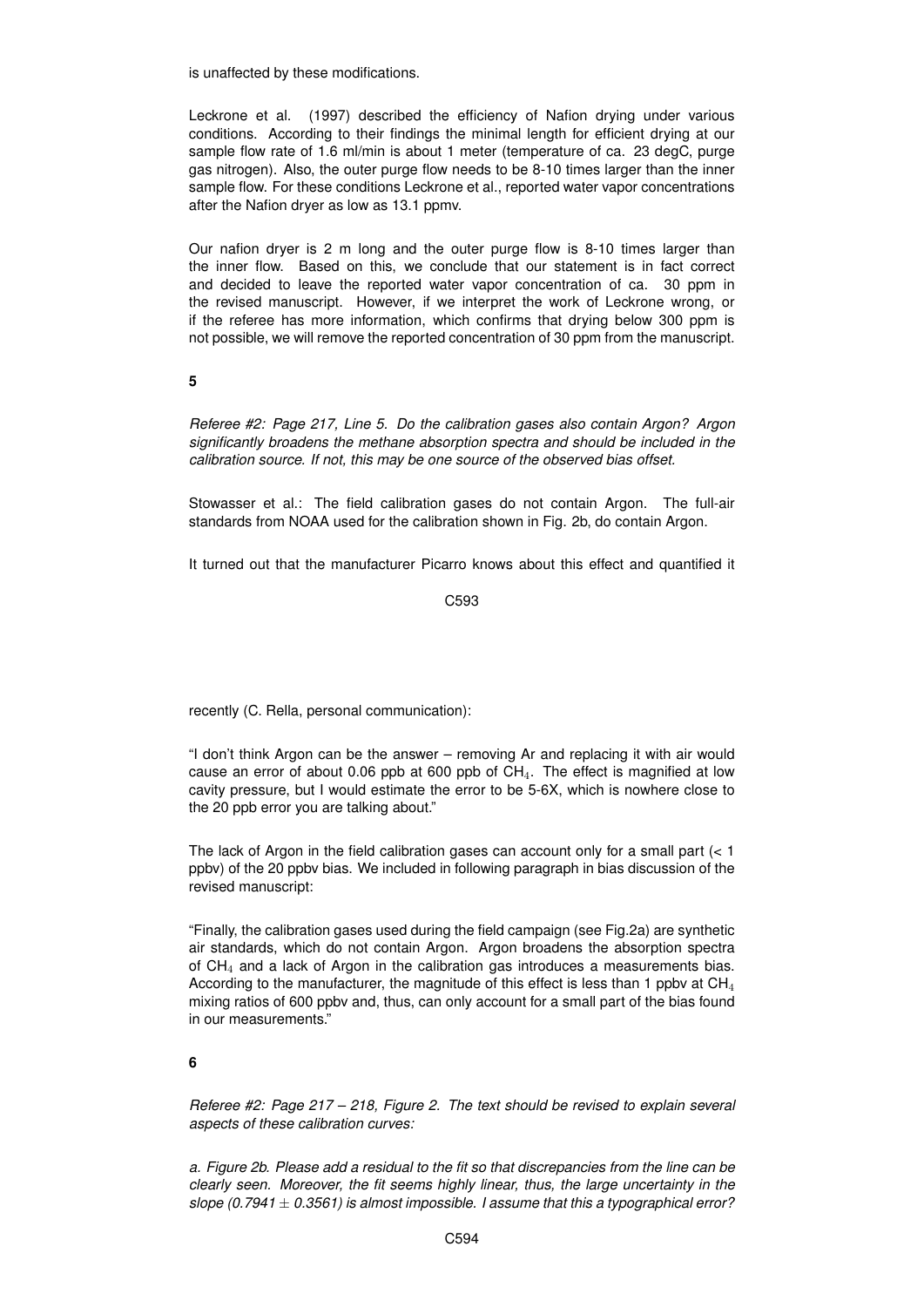Stowasser et al.: As requested, we now give the residuals for the three data points in the figure.

Yes, it was a typographical error. The values for Fig.2b are:  $a = 0.7941 \pm 0.0006$  and  $b = -0.1258 \pm 0.5967$ .

*Referee #2: b. Figure 2a. There is a LARGE discrepancy between the slope in Figure 2b and Figure 2a. The instrument reads almost 16 % less methane than it should based on the pure gas calibrations. It is critical to discuss the sources of this low reading. Is the membrane extractor inefficient? Is there a substantial amount of methane still left in the water? Is it an instrument issue? Likewise, it is almost impossible for these spectroscopic instruments to have a non-zero intercept (the intercept is typically < 1 ppbv). Thus, the observed 12 ppbv offset is highly improbable, suggesting that the calibration response is non-linear and more standards are required. Please discuss these issues and possible reasons for this behavior in the text.*

Stowasser et al.: We believe that the significantly lower methane values are mainly due to the solubility of methane and in water. A quick calculation shows the significant solubility of  $CH<sub>4</sub>$ :

With the solubility of  $CH_4$ ,  $L(CH_4)$ , in H<sub>2</sub>O at 20degC:

$$
L(CH_4) = 22.7 \frac{mg}{L(H_2O) \cdot bar}.
$$
 (1)

#### C595

With the density of CH<sub>4</sub> of 0.6556  $\mu g/mL$  the solubility per mL is:

$$
L(CH_4) = 0.0346 \frac{mL}{L(H_2O) \cdot bar}.
$$
 (2)

The partial pressure of 400 ppb  $CH_4$  (the mixing ratio in one of the calibration gases) in air at 1 bar is

$$
p(CH_4) = 1bar \frac{400ppb}{1 \cdot 10^9 ppb} = 4 \cdot 10^{-7} bar.
$$
 (3)

The solubility of  $CH_4$  in water for the given partial pressure of  $CH_4$  is

$$
L(CH_4)^* = 0.0346 \frac{mL}{L(H_2O) \cdot bar} 4 \cdot 10^{-7} bar = 1.38 \cdot 10^{-8} \frac{mL}{L(H_2O)}.
$$
 (4)

During calibration runs 1.6 mL of standard gas are mixed with 15 mL of water. In the 15 mL water of the calibration mixture x mL of  $CH<sub>4</sub>$  are dissolved:

$$
x = 15mL \cdot L(CH_4)^* = 2.07 \cdot 10^{-7} mL. \tag{5}
$$

In the 1.6 mL air of the calibration mixture y mL of  $CH<sub>4</sub>$  are present:

$$
y = 1.6mL \cdot \frac{400ppb}{1 \cdot 10^9 ppb} = 6.4 \cdot 10^{-7} mL. \tag{6}
$$

The ratio of  $x/(x+y)$  is 24%, i.e the mixing ratio of methane in the bubbles is at equilibrium depleted on the order of 20%.

The gas extraction unit extracts some, but not all of the dissolved  $CH<sub>4</sub>$  molecules. E.g. Huber et al. (2003) used a similar membrane for continuous gas extraction (same fabric, but much smaller surface) and extracted 18-25% of the dissolved gas. On the other hand, as discussed on p. 225, l.16-24, the deionized water used for calibration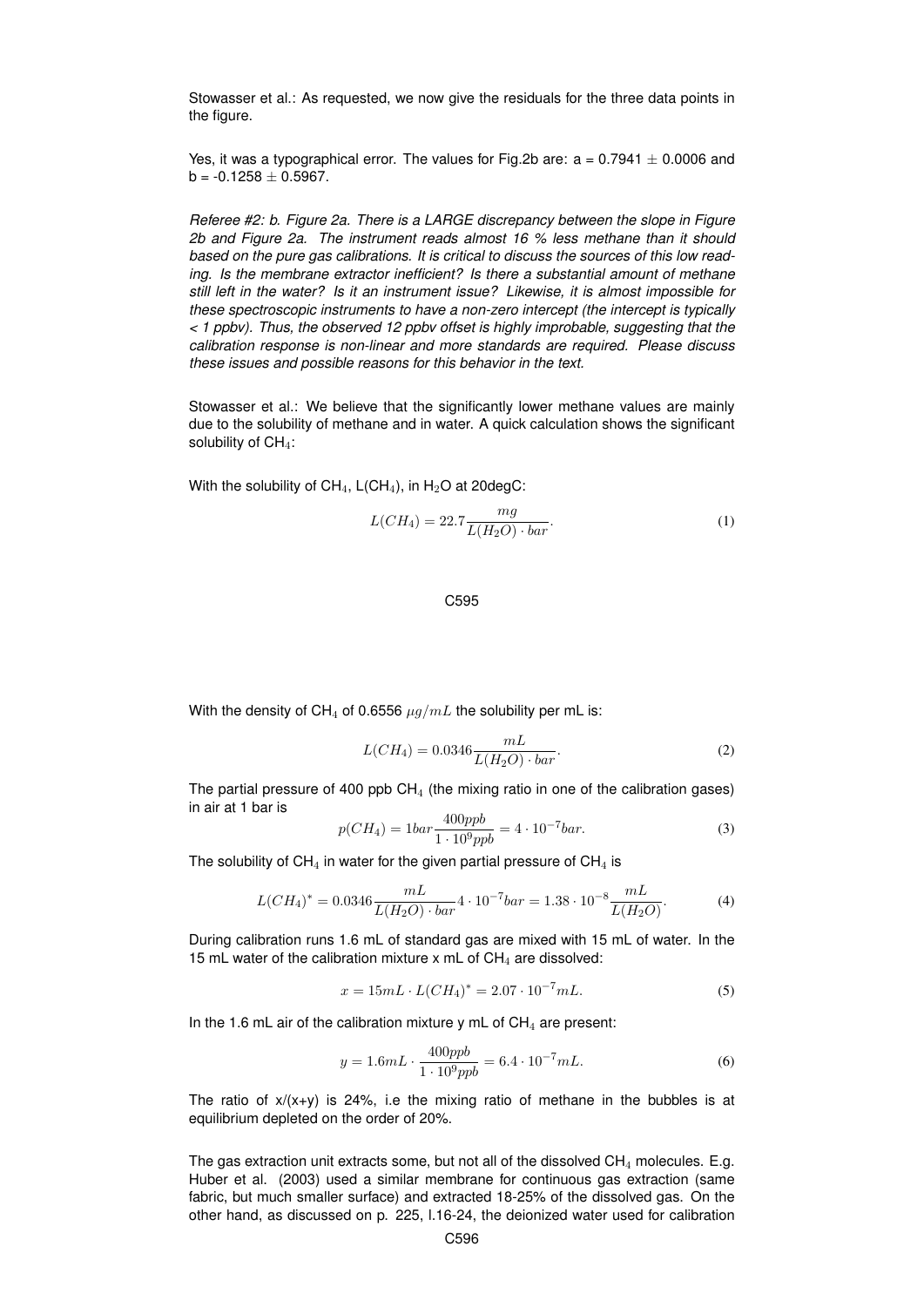is saturated with  $N_2$ , has the potential to lower the CH<sub>4</sub> mixing ratio of the calibration gases by up to about 15%. Considering the sum of these effects, we believe that the 16% less reading mainly due to the solubility of  $CH<sub>4</sub>$  are feasible.

In a way one could say that the gas extraction module is inefficient, since it does not extract all dissolved  $CH<sub>4</sub>$  molecules from the water. However, we did not expect the gas extraction module to extract all dissolved  $CH<sub>4</sub>$  molecules, which is why we kept temperature and pressure stable around the gas extraction module and, furthermore, tried to mimic the way the ice core sample runs through the system as closely as possible with the calibration mixture.

In the paper on p.9 we refer to the estimation above. We decided to refer to the estimation instead of including it into the paper, since it is more like supplementary information and will disturb the fluency of reading, if included in the paper.

Regarding the non-zero intercept:

A non-zero intercept could point to leaks in our front-end. Unfortunately, we did not have zero air during the field campaign to force the calibration curves through zero. We included the following two paragraphs at the end of the calibration Section 2.1:

"Figure 2a shows that the WS-CRDS in combination with the front end measures significantly less  $CH_4$  compared to the stand-alone instrument as shown in Fig.2b. This is a result of the solubility of  $CH<sub>4</sub>$  in water: Before the measurements of the WS-CRDS in combination with the front-end, the calibration gas has been in contact with water from the moment when it was mixed with deionized water until it reached the gas extraction module. A significant amount of  $CH<sub>4</sub>$  molecules are dissolved in the water and are not completely extracted by the gas extraction module. An estima-

C597

tion of the amount of dissolved  $CH_4$  molecules can be found in Stowasser et al. (2012).

The intersect of almost 12 ppbv in Fig2a suggests a leak in the front-end or, alternatively a non-linearity in the calibration curve. Neither a leak in the front-end, nor non-linearity of the calibration curve could be checked during field measurements due to the lack of a third calibration gas and a CH4-free gas, respectively."

*Referee #2: c. The authors conclude that the data presented in Figure 2b are more accurate partially due to the wider dynamic range of calibration. This is not true. The instrument calibration should span the measurement range as closely as possible. This accounts for the slightly non-linear response of the analyzer over a wider dynamic range. Thus, although there is less uncertainty in the slope of the fit line with a wider dynamic range, the accuracy of the instrument over the measurement range is worse. So, it is not true that using larger differences in the CH*<sup>4</sup> *mixing ratios in the field would improve the instrument accuracy.*

Stowasser et al.: We deleted the paragraph mentioned.

*Referee #2: d. Was the instrument zero checked (e.g. on dry nitrogen or similar)? If so, why weren't the calibration curves in Figure 2a and 2b forced through zero?*

Stowasser et al.: It was not zero-checked.

*Referee #2: e. Please note that it is critical to address these calibration issues (specifically point 6b above) in order for rest of the data to be interpreted.*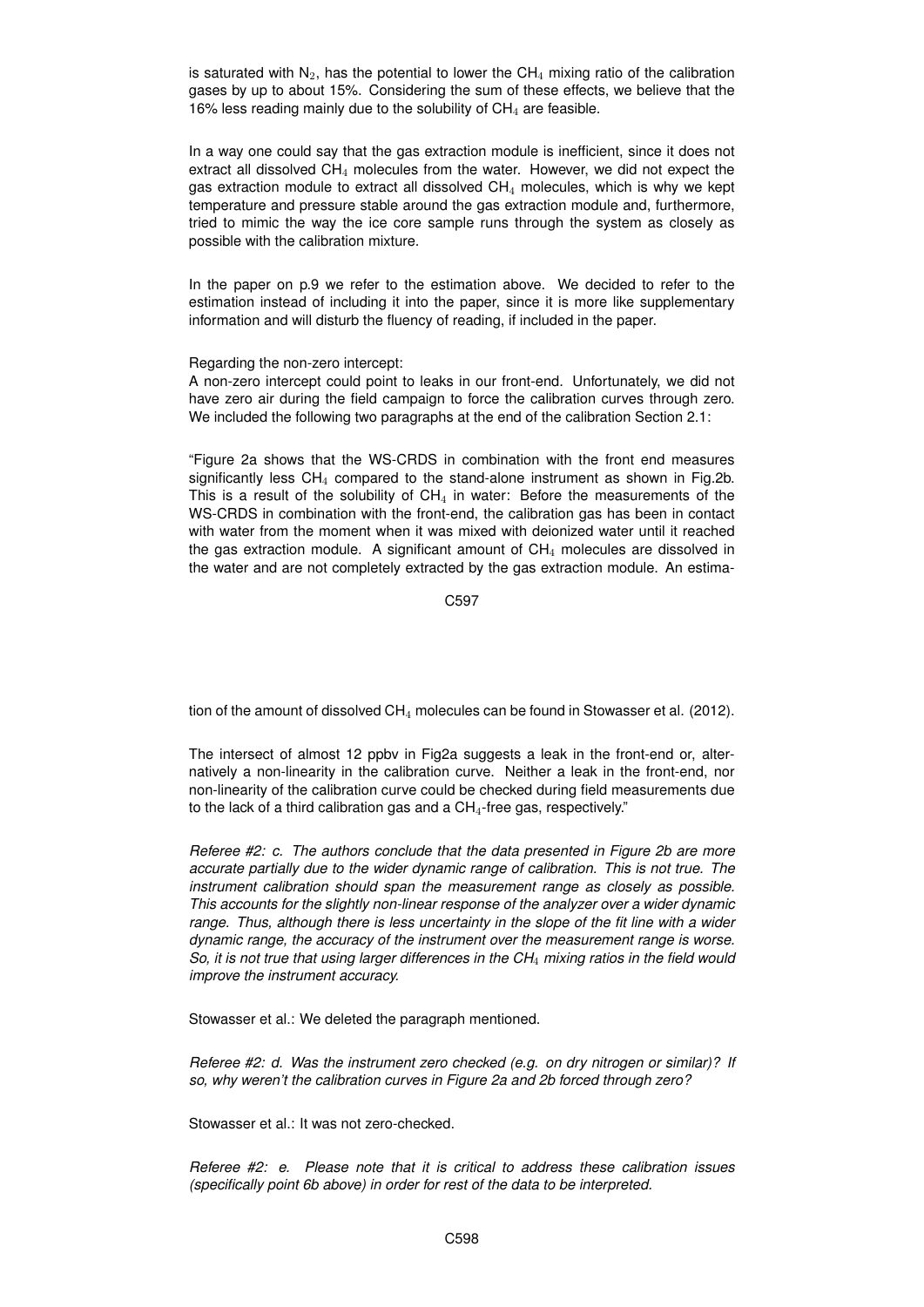Stowasser et al.: We agree that those are critical questions. Some need to remain open at this time, as additional tests need to be performed.

**7**

*Referee #2: Page 219 – 220 (Figure 3). Please add a few more details to the stability plot and discussion:*

*a. The noise present in Figure 3a is clearly not "white noise" and shows discrete "drop-out" behavior. Why do you observe these sporadic, low readings?*

Stowasser et al.: As it turned out after the field campaign the pressure reading of the instrument showed a bias of several mbar. Thus, the instrument did not operate at the exact cavity pressure for which the spectral fit was designed. We believe that the "drop-out" behavior is caused by this discrepancy.

We added the following to the caption of Fig.3: "Outliers in the  $CH_4$  mixing ratio measurement are the result of a discrepancy between operating pressure and fitting routine (see Section 2.4.2)."

In Section 2.4.2 "Cavity pressure and fitting routine" we added:

"After the field campaign it turned out that the pressure reading of the WS-CRDS had a bias of several mbar. Thus, the custom-designed spectral fit did not match the operating pressure. This caused outliers in the  $CH<sub>4</sub>$  mixing ratio measurements as shown in Fig.3a (green line). The red line in Fig.3a shows measurements without outliers: During these measurements the instrument was running in its original mode

C599

with a cavity pressure of 225 mbar and the corresponding spectral fit."

*Referee #2: b. Can you please overlay the pure gas data discussed on Page 219 (Line 22 onwards) onto Figure 3? This would help the reader see the differences in the Allan variances and raw data.*

Stowasser et al.: Found a typographical error on p. 219, l. 7: It is 1h not 7h.

We overlaid the pure gas data and adjusted the text and figure caption accordingly. We decided to show only 50 minutes (out of 3.5 days) of the pure gas data time series to visualize that no drop-outs can be observed in this time series. During this measurement the analyzer was running in its original configuration with a cavity pressure of 225 mbar and the corresponding spectral fit. The Allan plot of the pure gas data is shown over the full time period of 3.5 days.

*Referee #2: c. You conclude that the instabilities are due to the "gas extraction module"*. . .*can you elaborate on this conclusion? Is it due to a change in the membrane efficiency?*

Stowasser et al.: Not at the moment. More tests are necessary before we can determine the cause of these instabilities. A change in the efficiency is a potential reason. One would expect a loss in efficiency with time, since dust particles from the sample could clog the pores of the hydrophobic membrane. A longer stability test is necessary to observe long term effects like this. Our guess (untested) is that fluctuations in the pressure at the gas extraction module cause the instabilities. These pressure fluctuations could be due to changes in the water-to-gas ratio of the sample stream (e.g. caused by degradation of pump tubing or temperature effects in the gas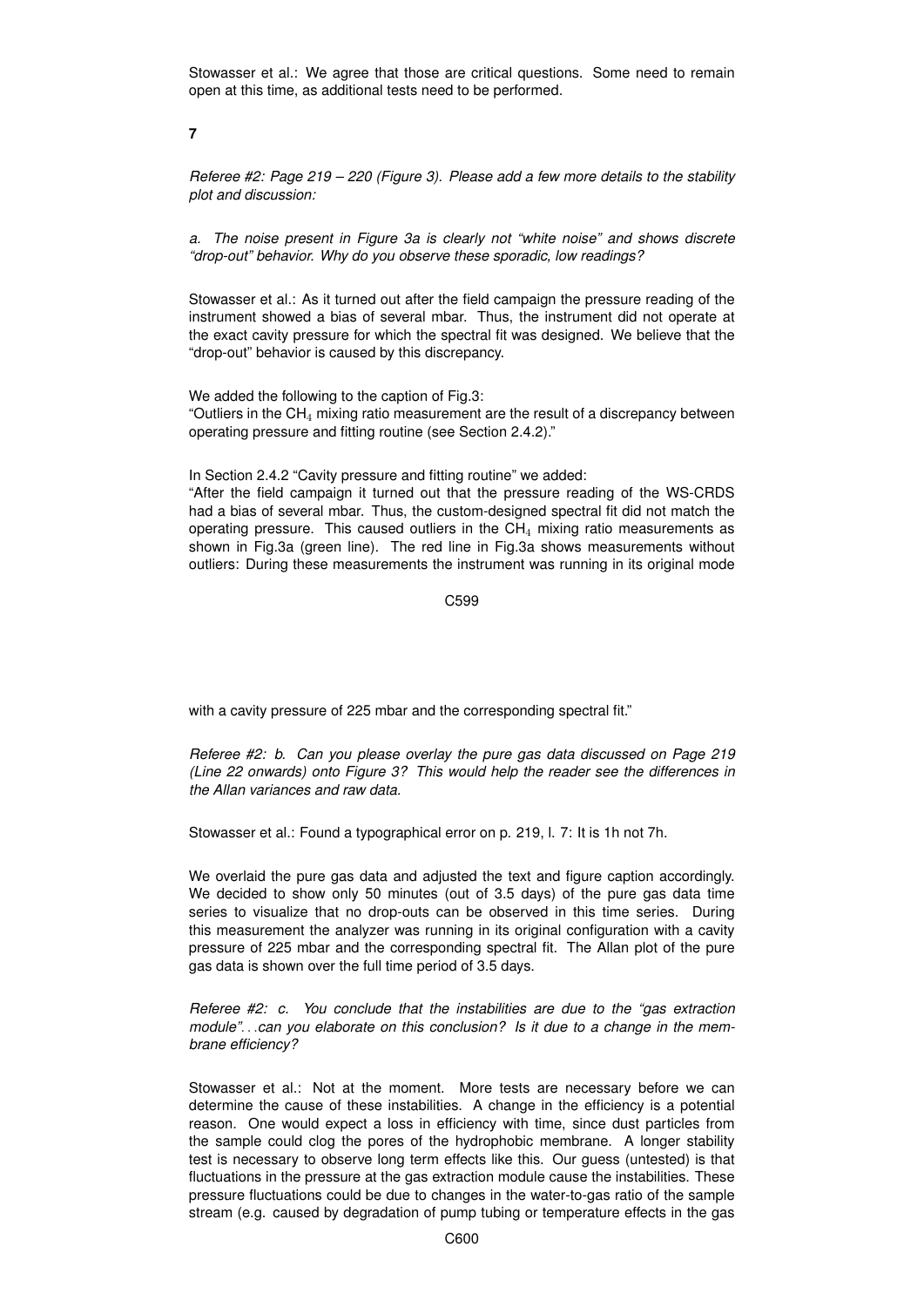and water delivery system). They would affect the efficiency of the gas extraction module.

*Referee #2: d. Since the calibration interval is 24 hours, can you estimate the 24-hour precision of the setup? It seems that providing a short-term Allan Variance (e.g. < 1 hour) is not relevant to the actual measured data presented in this paper.*

Stowasser et al.: We cannot provide a stability test over 24 hours. During the field campaign we had not enough time to conduct these tests. Certainly, such a test would be very interesting.

*Referee #2: e. You also conclude that the WS-CRDS is using software signal smoothing to improve the short-term precision to below the Allan variance limit. Did the manufacturer provide any further information about this point? How does this smoothing affect linearity?*

Stowasser et al.: We did not receive further information on this topic. However, the manufacturer claims linearity of their instruments. Linearity for the stand-alone instrument was also confirmed for our spectrometer (Fig.2b). However, due to our complex front-end non-linear effects may occur that are not related to the instrument.

# **8**

*Referee #2: Page 222, Line 9. Can you estimate the orifice size of the needle valve?*

Stowasser et al.: The orifice size is 0.81 mm (Information from manufacturer

C601

Swagelok). Added the information to the text.

# **9**

*Referee #2: Page 222, Line 24. Please note that CH*<sup>4</sup> *does NOT interact with the cavity surfaces in any significant way. The observed smoothing is largely dominated by flow response time and dispersion.*

Stowasser et al.: We removed the statement that  $CH<sub>4</sub>$  molecules interact with surfaces.

#### **10**

*Referee #2: Page 223, Line 7. Cavity-enhanced absorption spectrometry techniques must retain very clean flows to prevent fouling of the cavity mirrors. Yet, you removed the inlet filter. Was the gas pre-filtered in another manner? Did the cavity foul (i.e. get dirty)? What happens if it does?*

Stowasser et al.: We removed only one of the two high-purity filters (removal rating  $\geq$ 30nm) that are located upstream of the cavity to protect the cavity from contamination. We replaced this filter with a 0.5  $\mu$ m filter from VICI that has a much smaller internal volume. This filter does some pre-filtering when the sample enters the spectrometer. Other than that, no pre-filtration takes place. We did not observe an increase in the CH<sup>4</sup> baseline, which would occur in case of contamination.

We added the information to the text: "The internal volume of the WS-CRDS is reduced by switching to small-diameter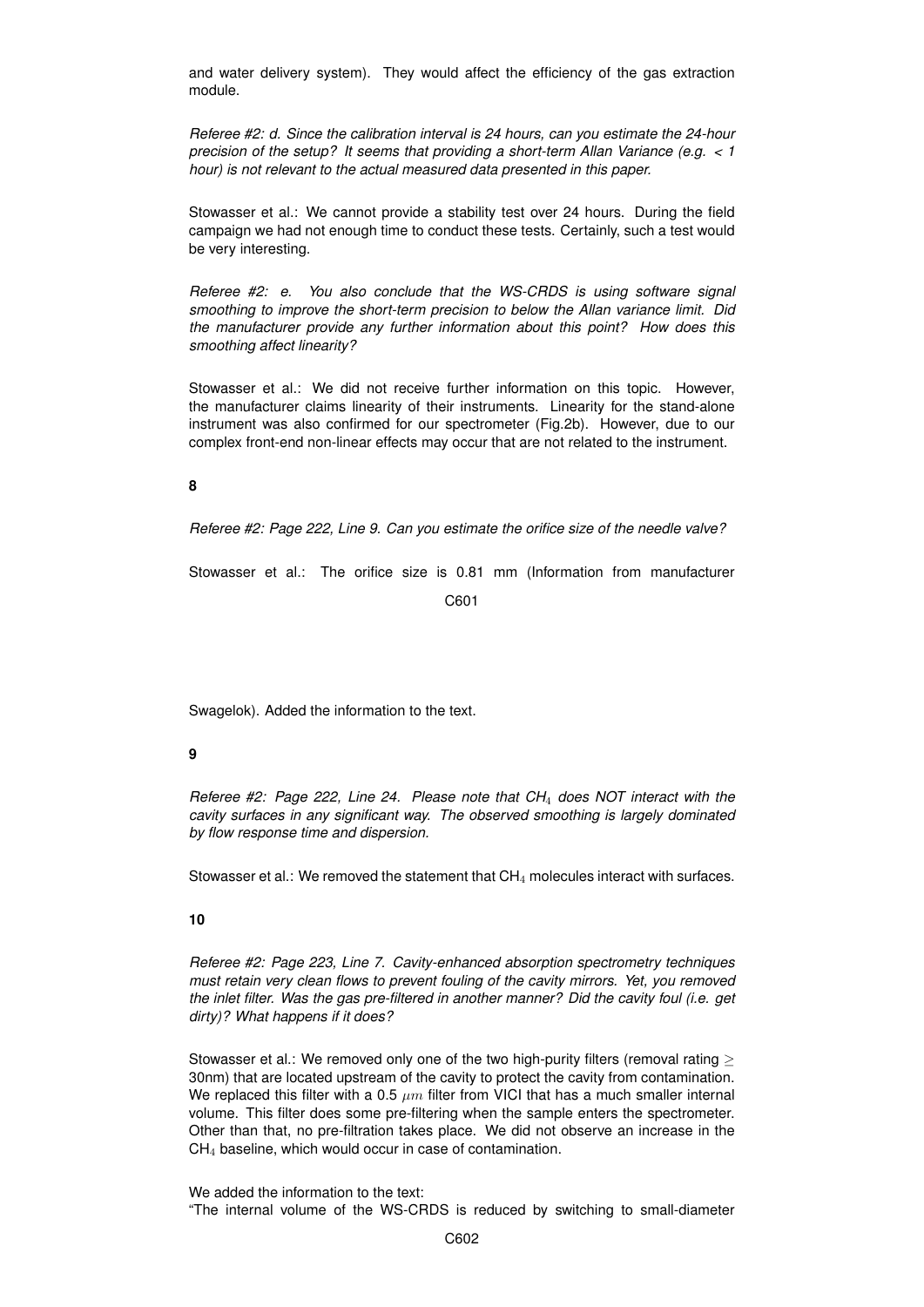tubing throughout the spectrometer. Furthermore, we removed a high-purity gas filter at the inlet of the spectrometer (Wafergard II F Micro In-Line Gas Filter, Entegris Inc.). The cavity is still protected from contamination by a second, identical filter upstream of the cavity. As a replacement for the first filter, we installed a small-volume, 0.5 micron filter at the inlet of the cavity (Valco filters for GC, ZBUFR1, VICI AG). Up to this date no degradation of the quality of CH<sub>4</sub> mixing ratio measurements could be detected."

#### **11**

*Referee #2: Page 224, Lines 18 – 27 (Figure 4b). The +25 ppbv bias is disturbing and well discussed in the paper. However, it is critical that this bias remain constant for this technique to be adopted. Is there any longer-term data suggesting that this bias remains at +25 ppbv? If not, does the setup need to be calibrated using a GC system during every run?*

Stowasser et al.: The data in Fig.4b shows 25 consecutive runs. This data was collected over a period of 24 hours without a change in the bias. This shows that the setup does not need to be calibrated using a GC system during every run, maybe not even once per day.

We added the information that this data set has been recorded over a period of 24 hours on p. 224, l.19.

Additionally, we have analyzed more data (not shown) and the bias remained constant until the end of the field measurements ca. 5 days later.

#### C603

# **12**

*Referee #2: General – It should be noted that the WS-CRDS instrument only measures* <sup>12</sup>CH<sup>4</sup> *and does NOT measure* <sup>13</sup>CH4*. Thus, changes in the isotope ratio of methane will lead to erroneous methane readings. Please discuss this effect and its potential magnitude for ice core studies.*

Stowasser et al.: The reviewer is correct that measurements are made on  $^{12}CH_4$ . Since measurements and standards are both made on the dominant isotopologue the effect is negligible, i.e. in the sub ppb range. We added the following sentence on p. 6, l. 20:

"Note that all measurements are made on the  $12CH_4$  isotopologue, and therefore neglect variations of  $\delta^{13}$ C and  $\delta$ D (= $\delta^2$ H). However, given the natural isotopic abundances, combined with the small range of natural isotopic variation, the induced error is far below our detection limit."

# **13**

*Referee #2: Figure 1 – Please clarify to better describe the debubbler and pressuredecoupling unit. I realize that these are discussed in some of the references; however, a more detailed picture (and discussion) in this paper would be very beneficial to describing the system.*

Stowasser et al.: We updated Fig.1: Included a more detailed drawing of the debubbler and the open split.

Additionally, we included more information in Sect. 2.1 "Experimental Setup Descrip-